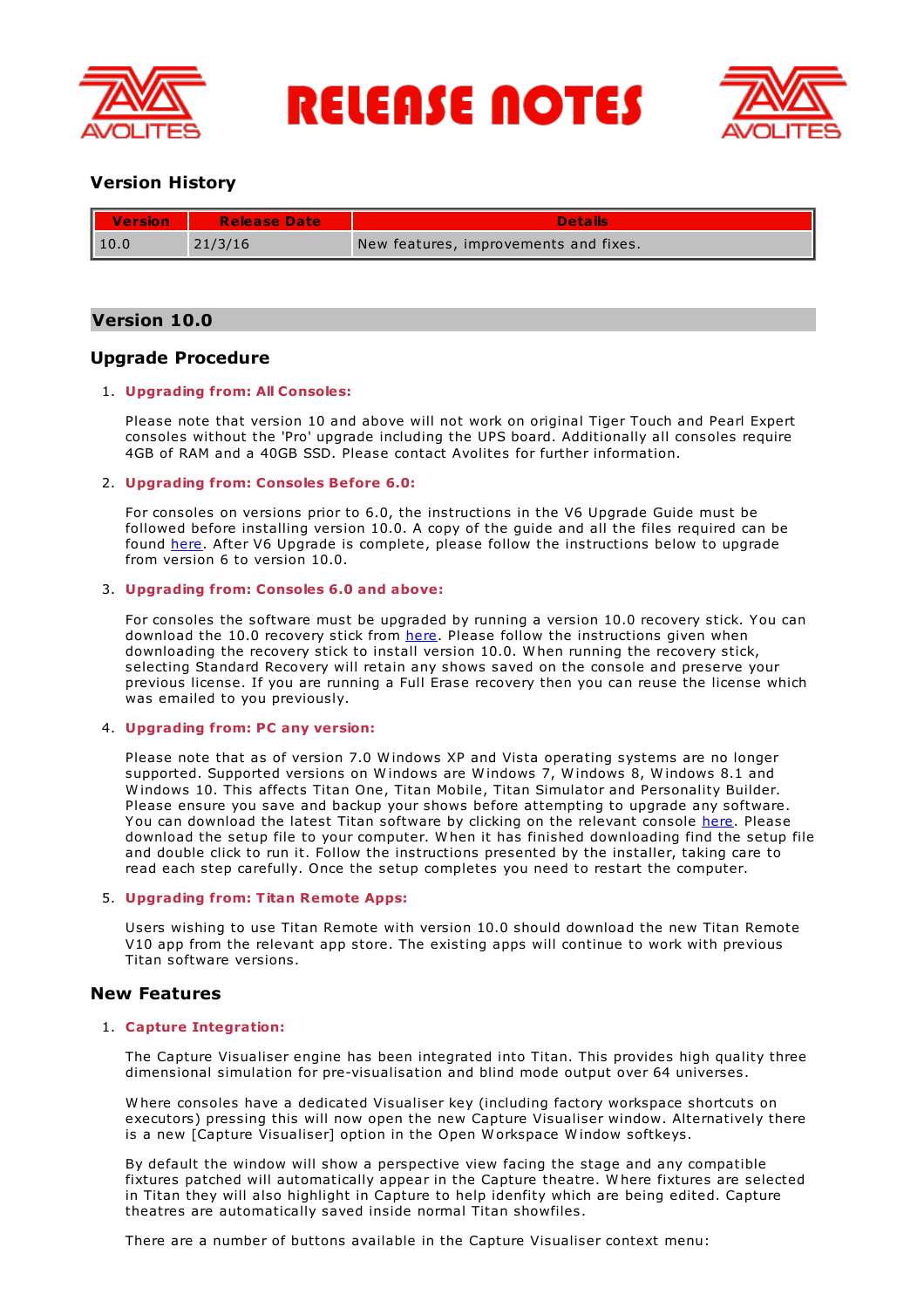- 'Quad View Mode Disabled/Enabled' toggle. W hen set to 'Disabled' (default), the whole window shows the view currently assigned to Camera 1. Setting to 'Enabled' changes the display to show four camera views simultaneously. This also reveals a new context menu button that toggles between the four camera's. W hen in this mode the camera selection determines which view is being controlled when adjusting camera positions.
- 'Move Camera' links camera position controls to the wheels and also opens the 'Set Coordinates Values' menu with relevant softkeys representing the available values. These adjust the camera position left/right, up/down and in/out relative to the current view. Selecting a softkey provides a way to input values numerically where the [-] softkey provides a way to input negative values and the [+/-] softkey will toggle the current value between positive and negative.
- 'Rotate Camera' links camera rotation controls to the wheels and softkeys. These rotate the camera on its spot.
- 'Orbit Camera' links camera orbit controls to the wheels and softkeys. These move the camera around the stage.
- 'Position Orientation' links the wheels to adjust the position and orientation of any selected fixtures. This also automatically changes the W heel mode to 'Visualiser' where the visualiser controls are assigned to the position attribute group. To regain control of fixture attributes (or times) by wheel, toggle softkey G in the root menu as required. To return to capture controls either toggle back to [W heels=Visualiser] and select the position attribute group (if different) or select the option from the Capture window context menu again. Pressing the 'Position - Orientation' context option or position attribute group key repeatedly will cycle the wheels through the pages of options. Position moves the fixtures left/right, up/down and forwards/backwards relative to the current view and Orientation rotates each fixture (for example to match the focus position of a conventional fixture or the rigging orientation of a moving head).
- 'Rotation' links the wheels to adjust the whole selection around its centre point (for example to match the location/angle of a truss).
- 'Scale Fan' provides a way to quickly adjust the relative spacing of the selected fixtures. The Fan function can also be switched on and off using the Fan button and will obey the fan settings (ie. curve, group and split).

Pressing the associated @key or touching the appropriate value in the wheel display will open the Adjust Attribute Value menu where you can input values numerically. Pressing the [Reset to default value] softkey will return the selected value to default. [Mirror Values] will swap between positive and negative values to provide a way to quickly position something symmetrically. The [-] softkey provides a way to input a negative value.

Touching in above or below the wheel value in the touch wheel display will nudge values up or down respectively. For fixture orientation and rotation this will jump in increments of 45 degrees, providing a quick way to align with common real-world scenarios.

'Open Settings' will open a new window called 'Capture Visualiser Settings'. This can also be opened from the Open Workspace Window menu.

Selecting the Cameras tab reveals three touch pads in the main display area. Touching and dragging in these pads provides a quick and intuitive way to position the camera with the option of maintaining attribute wheel control at the same time. The right-most pad can be switched between rotate and orbit modes by selecting the relevant button underneath.

To the left of the pads are quad view buttons. The top-most button toggles in/out of quad view. W hen in single view the four buttons underneath are greyed out. W hen in quad view you can use the four buttons to determine which view is currently being controlled.

Above the quad view and pad sections are shortcuts to camera positions. These can be used to quickly recall and assign camera positions for the currently selected view. Four factory positions are provided by default. Pressing the [+] button opens the 'New Capture Camera Position' menu. After inputting a name for the camera position touch the dashed area or press enter to store. You can change the legend for custom positions by pressing [Set Legend] and selecting the position. To delete a position press Delete, select the position and select again or press [Confirm] to remove.

The Stage tab provides a way to add elements such as risers to the theatre. In default theatres there is a floor and back wall element. To add a new element press the [+] button and select an element from the popup. Once added, selecting one or more elements will reveal relevant parameters. Touch the legend section to input a new name for the element. Touch the colour section to reveal a colour picker where you can set the colour of the element. Drag the various sliders to adjust associated values such as size and position or touch the numeric field to connect the control to wheels and open the set value menu. Connected wheel controls are grouped into related sets (for example width/height/depth, position and orientation X/Y/Z). Selected values can be input numerically while in the 'Set Value' menu and can be reset to default by pressing the [Reset to default value] softkey. W here a parameter can have both positive and negative values additional softkeys are provided to set a negative value and to swap the current value between positive and negative. Tapping on the compass button on appropriate controls will snap the parameter to a 45 degree step where each press will increment by 45 degrees. Holding the compass will reveal a popup dial where you can drag to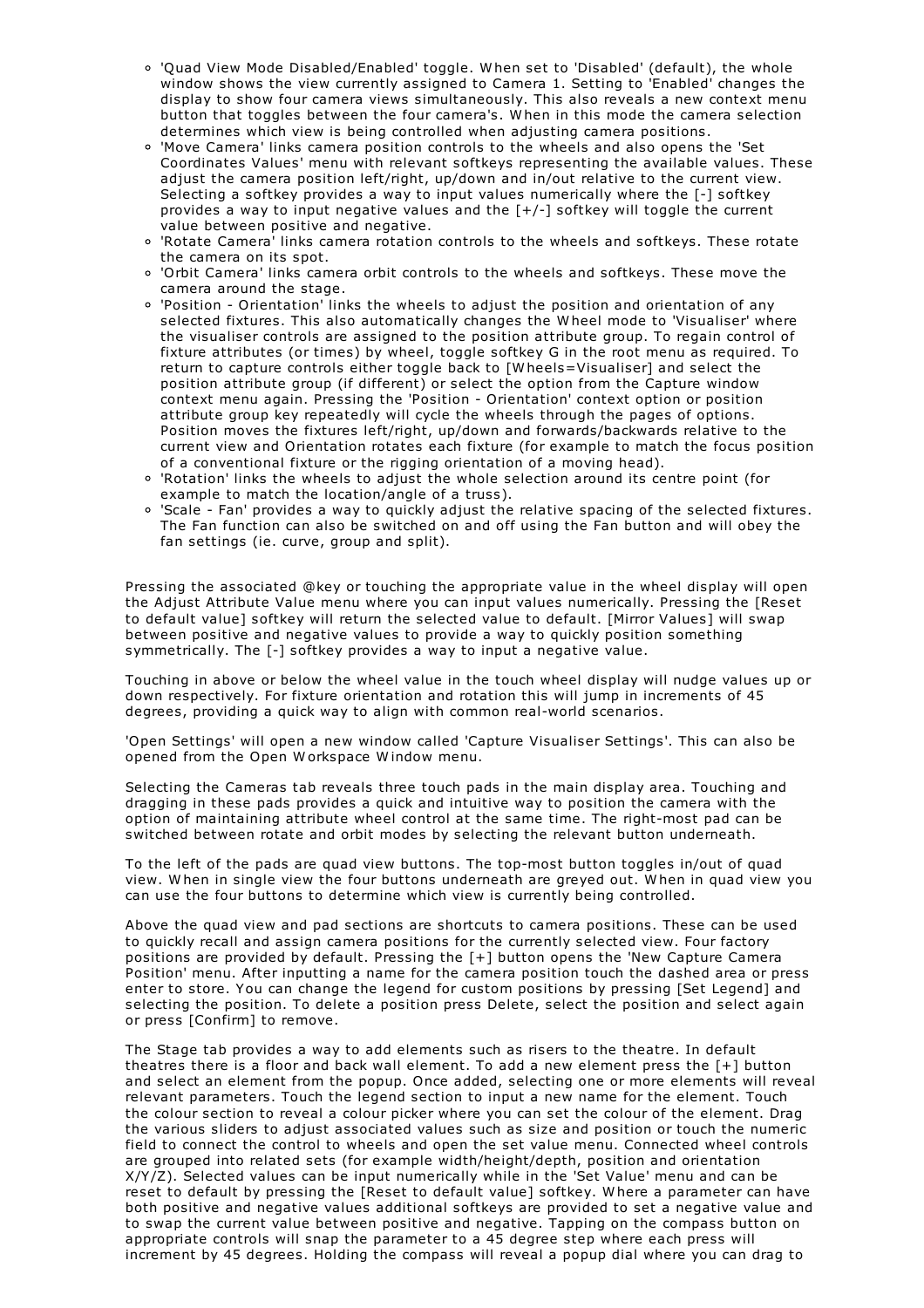the desired direction. Double-tapping a parameter will reset it to default. Selected elements can be removed by pressing the trash button. Multiple elements can be selected by toggling the select multiple button on. Adjacent elements can also be selected by marquee.

The Appearance tab provides render and haze settings. Selecting a value will connect wheels to control and allow numeric input along with a [Reset to default values] softkey and, in the case of Exposure, softkeys to input negative values [-] and toggle the current values between positive and negative  $[+/$ -].

- Ambient Lighting adjusts the level of background light.
- Atmosphere adjusts the amount of haze.
- Atmosphere Contrast sets the variance in density a level of 100% will have the most variance; a level of 0% will be perfectly consistent.
- Atmosphere Speed sets the speed of simulated smoke movement where 100 is fastest and 0 is stop (if contrast is set to 0 this will have no effect).
- Exposure adjustment sets the simulated camera exposure.
- Bloom Amount sets the 'bloom' level at the light source. This is the 'glow' or 'halo' effect of bright sources on cameras.
- o Rendering Settings Detail sets the render quality between low, medium and high. 'High' provides the highest quality simulation but requires the most resources. Chosing lower leves of detail reduces the resources required.

The Show tab provides options to import and export Capture theatres. Available shows for import are shown on the right-hand side with a Capture thumbnail. W here multiple drives are present they can be filtered with the drive buttons on the left-hand side. After selecting a show press [Import] to load the chosen theatre. After the theatre has loaded press <enter> or [Confirm] to finish. Pressing the Export button opens the 'Export Capture Show Drives' menu. To save the current theatre ensure a drive is selected, type a name for the theatre and then press <enter> or [Export]. Press [Confirm] or <enter> again to complete.

To clear the current theatre press W ipe followed by [Confirm].

W hen the Auto Update switch is set to the on position (default) compatible fixtures patched, exchanged or deleted in Titan are automatically added/changed/removed in the Capture theatre respectively. This function can be disabled by toggling the switch to the off position (for example if you are using a theatre created in a stand-alone version of Capture). Note that the Auto Update function will not work for compatible fixtures patched in previous versions of Titan until they are exchanged or updated using the Update Personality function.

# 2. **Cue Undo:**

The Undo function has been significantly expanded to allow undo/redo of cue programming and a large number of other console functions along with an accompanying command history.

The touch prompt area layout has been changed with current user shown on the top left and current key profile on the top right. The remaining space now shows a command history when in the root or shift menus. A new [Undo History] window is also available providing an enlarged view of the command history. Touching on the prompt area will automatically open the Undo History window. The current step is shown in bold and with an arrow (in the prompt) or in red (in the Undo History window). Use Undo and Redo to step backwards and forwards through the command history or touch in the Undo History window to go directly to a particular restore point. W here at least one step has been undone subsequent steps will be greyed out indicating they can be 'redone'. Up to 20 'programmer' and 100 'engine' restore points are remembered for undo and where commands cannot be undone they are tagged with a 'noentry' warning symbol (red circle with a slash through it).

There is a context menu toggle [Show only current user] (default) / [Show all users and consoles]. W hen set to [Show all users and consoles]a separate column will appear for each user with the user name at the top and the current user in the left-most column. If one or more consoles are connected in a session a console type icon and console legend will also be shown at the top of each column. Undo/redo operations only apply to the current user.

# 3. **Intensity View:**

A new 'Intensity View' window has been added. This provides an easy way to view and edit just the intensity level of fixtures in one place.

This can be opened either by pressing Open/View followed by Intensity/Dimmer or via the [Open W orkspace W indow] softkey menu.

There are various filters and options available to customise the view but the core elements are a handle representing each fixture with a bar meter and numeric value displaying the current intensity level as a percentage where 'FL' indicates 100%. Both live and blind values are shown. If the level is at zero the handle will also slightly grey out.

Additionally, colours and symbols are used to indicate fade transitions, tracking and effects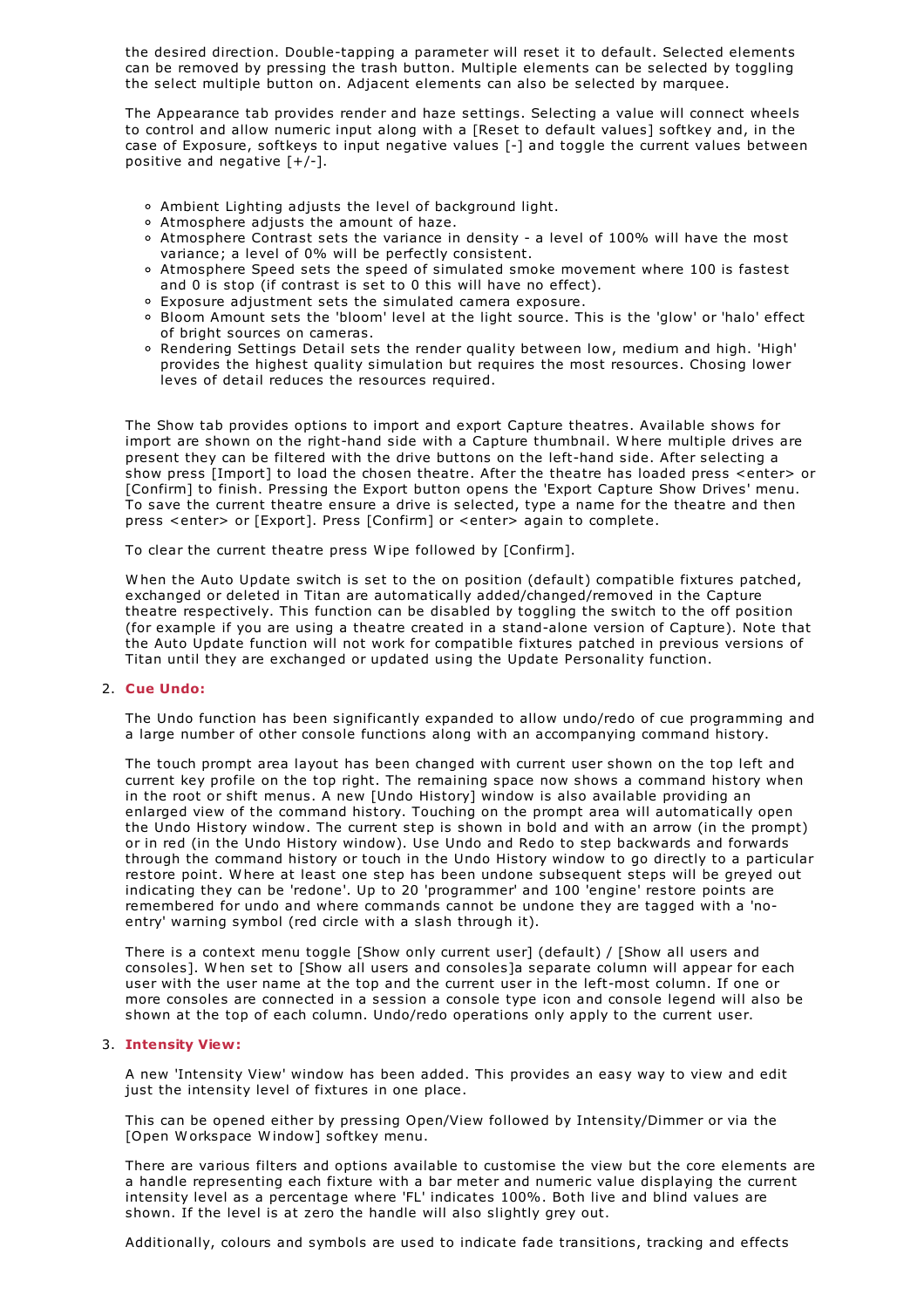- $\circ$  Intensities fading in are represented in light blue with an up arrow.<br> $\circ$  Intensities fading out are represented in green with a down arrow.
- 
- $\circ$  Where values are tracking from previous cues in a cuelist they are shown in magenta with an equal ('=') sign.
- <sup>o</sup> Where the intensity is tracked in a solo or block cue it will show in red with a 'no entry'
- symbol (red circle with a slash).<br>  $\circ$  Where intensity levels are being controlled by an effect they are shown in yellow with a tilde symbol.

These handles are selectable providing a way to adjust values directly. The bar at the top of the handle represents the current selection state using the same style as other fixture handles (dark blue = not in programmer, medium blue = in programmer and light blue = selected).

The intensity view context menu provides various customisation options:

Pressing the first option ([All] by default) will open a submenu of options:

- [All] will show the current intensity level of all patched fixtures.
- o [Stage] will show all intensities that are above zero.
- [Programmer] will only show intensities for fixtures currently in the programmer.
- [Selected] will only show intensities for fixtures currently selected.
- o [Live cues] will only show intensities coming from active cues.
- [Connected cue] will show just intensities for fixtures in the currently connected cue (for cue-lists or chases).
- o [Frozen] will show all fixtures whose intensity is currently frozen.

The [Sort] context menu option toggles between three different sort options:

- [User Number] will display handles from left to right and top to bottom following the user number order.
- [Last Selected] orders by selection history with the most recently selected fixture top left.
- [DMX address] sorts in order of DMX address.

Pressing the [Search] button will open a prompt where you can input characters to search for. This will search both legend and user number for matches and will filter matching handles as you type. W hen a view is filtered by search the current search string will be shown in a bar at the top of the window. This can be selected at any time to modify the search filter. Pressing the [X] button on the right-hand side of this bar will remove the search and restore the filtered handles.

[View If] can be used to filter handles to those in groups and/or playbacks. Pressing View If will cause all playbacks and groups to highlight in red and, where applicable, flash the handle LED. Selecting one will filter the intensity view to just fixtures contained in that group or playback. In the case of a chase or list this will be for all cues in the playback. It is also possible to filter a combination, for example all fixtures in group x that are in playback y.<br>W hen the view is being filtered in this way the current filter syntax will appear at the top of the window. This can be selected at any time to modify the filter. Pressing the [X] button on the right-hand side of this bar will remove the filter and restore any filtered handles.

There is also a context menu button to [Open Channel Grid]. This provides a quick way to jump to the channel grid which has a similar context menu button to open intensity view so you can flip-flop between them should you wish.

In the window appearance settings there are further customisation options. The handle size will automatically adjust depending on the appearance option settings to maximise the available space:

- Fixture Filters Shown/Hidden. W hen set to 'Shown' (default), a column on the left of the view will appear with buttons to filter the view by fixture type.
- User Number Hidden/User Number Shown/DMX Address Shown. W hen 'User Number Shown' is selected the user number of the fixture will appear in the top left of the handle. W hen 'DMX Address Shown' is selected the DMX address for the fixture will appear in the top left of the handle.
- Legend Shown/Hidden. W hen set to 'Shown' the fixture text legend will appear in the top right of the handle.
- Cue Information Shown/Hidden. W hen set to 'Shown', if the current intensity value for a fixture is coming from an active playback, the playback legend will be shown in the handle. W here the playback is a chase or list the cue number or legend (if set) will be shown underneath.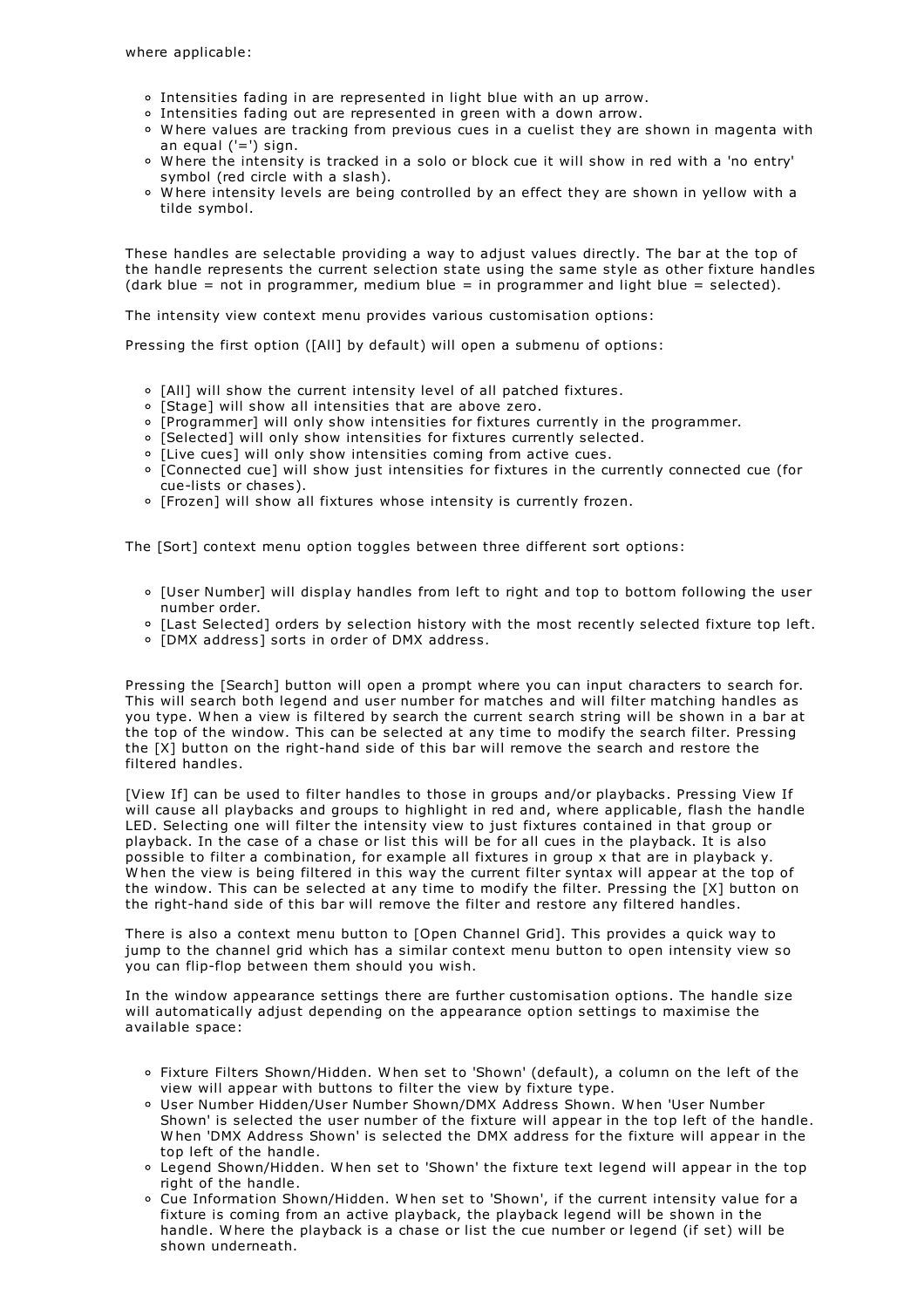- Attribute Mask Shown/Hidden. W hen set to 'Shown' the IPCGBESFX indicators will appear and highlight when related attribute groups are in the programmer.
- Halo Colour Custom/Auto. When set to 'Auto', the border for any handles where the fixture does not have a user defined halo will be drawn with the automatic fixture type colour. W herever fixtures have user set halo's these will take preference. W hen set to 'Custom', only the borders for handles where the fixture has a user set halo will be shown. This is the same as the options in User Settings and the Fixture workspace context menu.
- Fixture Cells Shown/Hidden. W hen set to 'Shown', separate handles will appear for every cell of any multi-celled fixtures along with the 'master' fixture handle. This can provide a convenient and quick way to select and manipulate cell attributes.

W hen the view is filtered to 'Live Cues' or 'Connected Cue', there is extra window appearance toggle 'Tracked Fixtures Shown/Hidden'. W hen set to 'Shown', fixtures with values tracked from previous cues will be shown/ W hen set to 'Hidden' any fixtures with intensity values tracked from previous cues will not be shown.

### 4. **Custom Workspaces:**

W orkspaces can now be set to custom sizes and are no longer limited to the 'quad' view layouts.

An extra window layout button has been added to the workspace title bar. Selecting this opens the W indow Layout menu and puts all available screens into window layout mode with a 12 x 8 grid superimposed and the outlines of any background windows showing through to the foreground so that you can see the current size of all windows even if they are normally obscured by windows in front.

W ith the softkey option [Edit All W indows] set to 'Off' (default), the currently selected window will be highlighted with arrows in the top left and bottom right corners. Touching and dragging one of the corner buttons will resize the window to the nearest grid position. Touching and dragging anywhere other than the corners will set a new position and size accordingly. Tapping once anywhere other than the corners will set a start corner position which will highlight in red and prompt to tap elsewhere to set the opposite corner. W ith the softkey option [Resize Neighbours] set to 'On' (default), dragging by the corners will cause any adjacent windows to resize to accomodate wherever possible. W hen [Resize Neighbours] is set to 'Off' the size and position of windows not being edited will be maintained. After dragging or tapping twice the window layout mode will automatically exit. If you tap once on a corner arrow or tap twice in the same place the previous window size will remain and the layout mode will exit. This is to prevent accidentally setting a window that is only 1x1 grid size.

W ith the sofkey option [Edit All W indows] set to 'On', corner arrows will appear for all open windows in the display allowing adjustment of all window sizes and positions at once. This option can also be toggled on/off with the latch menu button. Once you have completed editing windows in this mode press exit, <enter> or the [Ok] softkey to finish.

In both modes the window contents are shown while editing so that you can see how the changes look.

In window options two buttons called 'Rows' and 'Columns' have been added to the appearance section. By default these are set to dynamic meaning the number of rows and columns will adjust to best fit the window and button size. Selecting the rows or columns button changes the button size toggle to a new option [Button Size Set Rows & Columns] and makes it possible to input specific quantities for the number of rows and columns. In this mode the buttons will resize to fit the current workspace size maintaining the set number of rows and columns (including whether pages are set to show or hide). This is particularly useful when fixtures are laid out to represent their locations on stage and you want to maintain the layout regardless of window size or position. The rows and columns values are remembered for each window meaning you can toggle back in/out of standard handle sizes without having to input the quantities again.

The last position, size and appearance settings will be remembered for each window type and will be restored each time the window is opened. The size, position and appearance are all stored in workspace shortcuts meaning you can have an unlimited number of preset positions and handle layouts for any window or combination of windows.

Toggling Size/Position and Min/Max (either via dedicated buttons where available or via the W indow Options softkeys) at any time will override any custom size and position and use the standard quad view locations. This can be particularly useful if you cannot access the window layout button on the title bar where windows are too narrow.

# 5. **Shape Tracking:**

Tracking for shapes in cue-lists has now been fully implemented.

In the cue list playback options there is a new [Shape Tracking] option.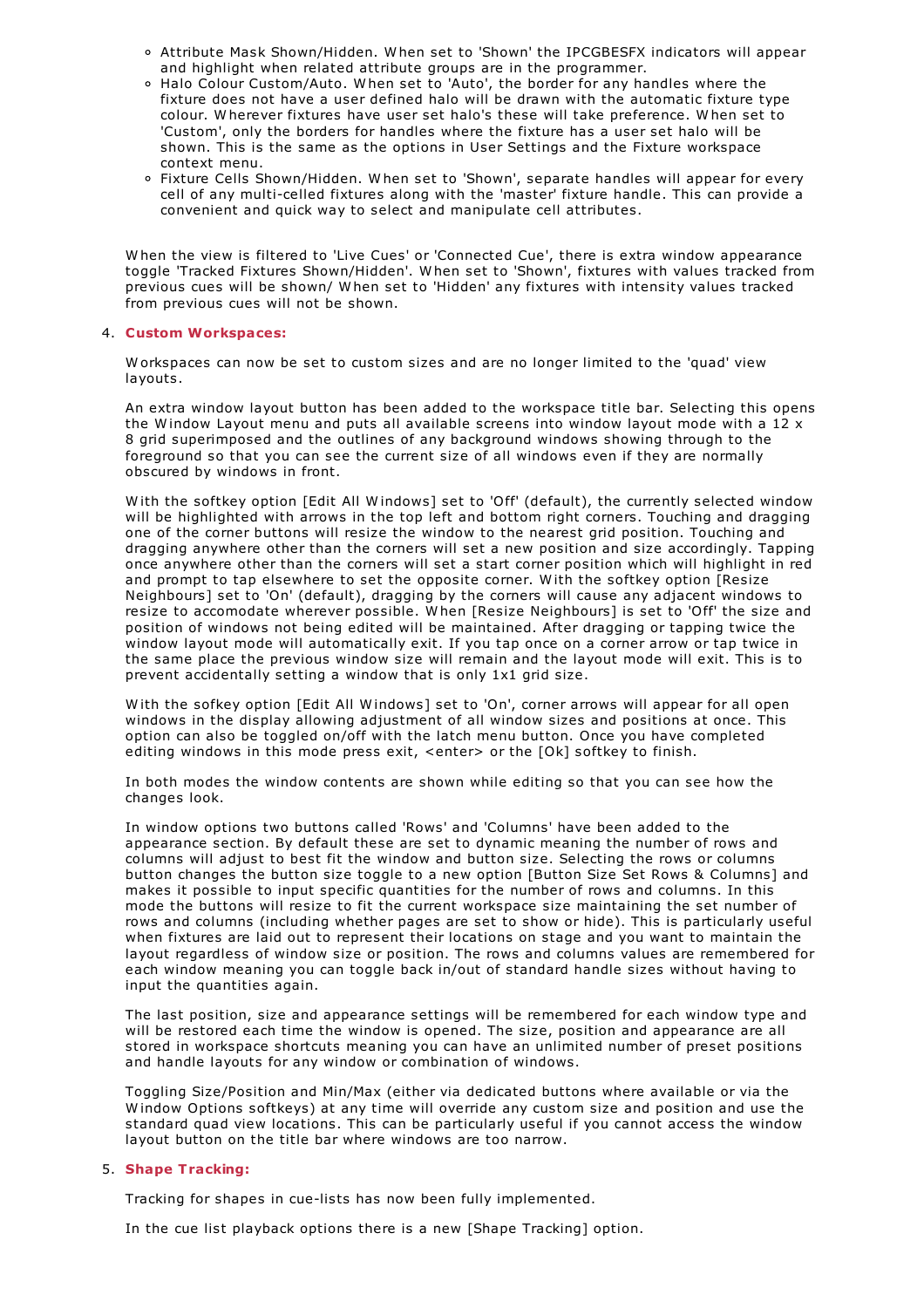- [Shape Tracking Local] follows the main playback option [Tracking (on/off)].
- [Shape Tracking On/Off] turns shape tracking on/off independently of the main tracking setting.

By default this is set to local except for shows from older versions of Titan where it will be turned off.

W ith tracking turned on, cues containing source shape(s) have buttons for each shape with subsequent cues representing tracked shapes as greyed out. W here a shape is tracking from a previous cue a toggle switch will appear to set whether to continue tracking to the next cue (blue 'T', default) or block (white 'B'). W hen set to block the shape will be removed from subsequent cues. Similarly, while a cue is set to block any tracked shapes will be removed from it and any subsequent cues. If a cue is set to Solo any tracked shapes will be removed from that cue only.

There are two additional cue tracking options - [Solo Excluding Shapes] and [Block Shapes]. If a cue is set to Solo Excluding Shapes any tracked shapes other than dimmer will still function, providing a way to have a cue that solos everything except non-dimmer shapes. Setting to Block Shapes will ensure any tracked shapes will not continue beyond this cue, even if a shape is added later to a preceeding cue. This provides a way to guarantee all shapes will stop at this point independently of other controls. W here a cue is disabled any cue or individual shape blocks will be ignored and tracking to subsequent cues will be restored where appropriate.

It is also possible to block and unblock per attribute during recording via the @ menu. Pressing an @ key for a wheel connected to an attribute will cause the shape button LED to flash on consoles with the dedicated button. Pressing the Shape button or FX attribute group button at this point will reveal [Block Shape] and [Unblock Shape] softkeys and selecting one of these options will set the attribute currently connected to that wheel to block or unblock respectively. @ Shape/Shape will shortcut to block. If an attribute has been set to block or unblock a watermark will appear in the touch wheel display reflecting this.

# 6. **Live Shape Control:**

It is now possible to make live adjustments to shapes running from playbacks.

After pressing connect, if there are any active shapes (either from playbacks or in the programmer) the Shape button LED will flash on consoles which have a separate key. Pressing the Shape button will reveal the 'Select Shape' menu where each shape will be represented on a softkey. Alternatively (particularly for consoles that do not have the Shape key), the 'Select Shape' menu can be accessed via [Shapes and Effects]/[Shape Generator]/[Edit]. The shape source (either 'Programmer' or 'Cue') is shown above the shape and by default all available shapes are selected ready for editing. Pressing the appropriate softkeys will toggle shapes in/out of the editor. Once the selection is complete either press the shape key again or press <enter> to connect the chosen shapes to the wheels.

Adjusting the parameters either by wheel or by numeric entry will affect the live output of all connected shapes and propogates directly into any source playbacks (much like changing connected chase speeds). Softkey G will page between the various parameters on wheels and is highlighted in blue to signify they are not controlling level. Attribute control can be regained by pressing an attribute group button. To get back to shape control press the shape key again or select the FX attribute group in the touch wheels area

# 7. **Size Masters:**

An new set of assignable 'Size' masters have been added. These can be found either via Record/[Create Master] or from the System Menu/[Assign Masters].

A new [Size Source] option has been added to the playback options. W hen set to 'Local' (default), the size of effects in the playback will be controlled according to the local settings. W hen set to one of the four masters the size of any effects in the playback will be proportionally controlled by the selected size master. There is also a 'Size Grand Master'. W hen assigned this will proportionally control the size of all running effects (including those in the programmer).

By default the fader scale for size masters is set to 200%. This can be toggled via playback options between 100/200/400/600 and 1000%. Additionally the scale for any size master can be set numerically by inputting the number as a percentage then selecting the relevant size master. The current value for each size master along with a graphical bar representing the current level proportional to the chosen scale is shown in the playbacks touch area.

# 8. **New Key Frame Shape Directions:**

Two new directions have been added to key frame shape directions: Outside -> Inside and Random.

# 9. **Shape Direction:**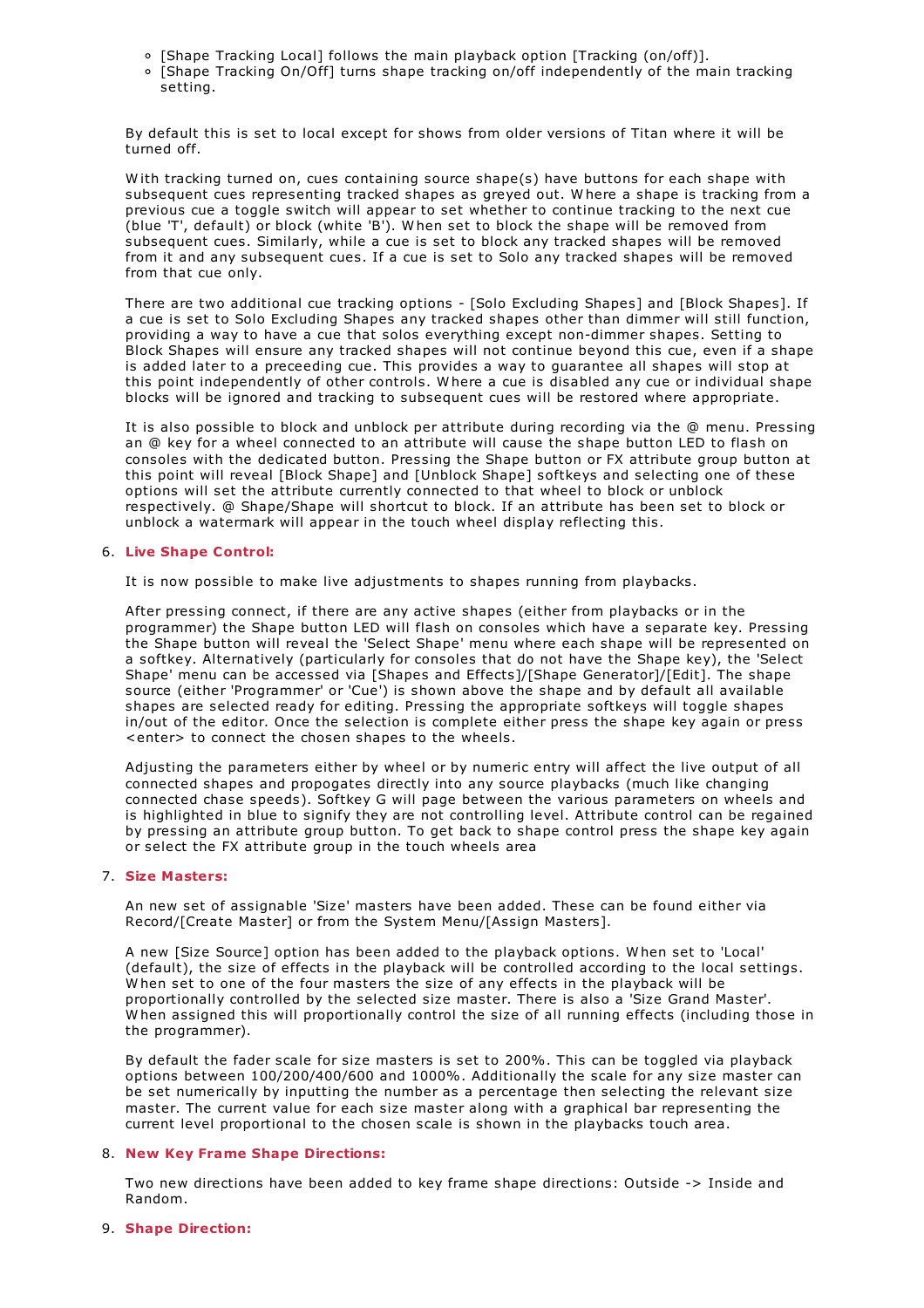Direction options are now available for 'normal' shapes. These make use of the 2D fixture layout stored in groups to quickly create shapes that run across fixtures in particular directions.

In the Shape Generator menu the [Reverse Selected Fixtures] softkey has been replaced with [Direction]. Pressing this will reveal the direction submenu where you can chose from the various new direction softkeys along with reverse selected fixtures which has now moved here. This menu can be latched so that you can quickly try different directions and see the results.

#### 10. **Motion Blur:**

A new type of animation called 'Motion Blur' has been added to Pixel Map Effects. This is a 'Global' effect that, when added, will create a trail effect across all animated elements in a pixel map effect.

While in the Effect Editor, pressing the [+] button and selecting the Animations tab will reveal the motion blur effect in the 'Global Effects' section. This is represented as a white box moving left to right with a trail behind it. Selecting this will add it to the top of the pixel map effect tree and open the 'Blur Amount' parameter slider. Adjust this (or select the value box to input numerically, connect to wheels and reset) to set how much trail is left where zero means no trail and 100 is the maximum.

#### 11. **Blind to Live:**

You can now convert blind programmer values directly to live output. This provides a way to send blind values live to stage without having to record to a playback first. It also provides a method of firing a number of palettes simultaneously (with or without timing) in a busking scenario.

To invoke blind to live, while in blind mode with values in the programmer, input a number representing the global fade time in seconds (can be zero) and then press the Blind key to fire. Any controls in the blind programmer with global times will then fade to live over the set time. W here controls have times set in the programmer (including those recalled from palettes) these will be used in preference. Any fixture overlap values will also be obeyed.

### 12. **Ignore Chase Fade Times On Paused Step:**

A new user setting [Chase Snap Enabled/Disabled (default)] has been added. W hen enabled, using the next and prev chase control buttons on a paused chase will fire the steps without fade times. This mimics the Classic function.

# 13. **Multiple Fixture Import Mapping:**

Import mapping now supports one to many making it possible to duplicate controls from one source fixture to multiple target fixtures in a show.

W hile in the show library mapper after selecting a source fixture you can drag select over target fixtures to map to a range of fixtures. W here the target fixtures are not adjacent you can select the source fixture again and chose additional target fixtures.

There are two new options in the Show Library context menu. W hen 'Mapped Fixtures' is set to 'Hidden', any source fixtures that have been mapped to at least one target fixture will be removed from the list. W hen set to 'Shown', any source fixtures that have been mapped to a target fixture will be denoted by a green tick watermark along with a list of the user numbers of the target fixtures they are mapped to. By setting 'Mapping Selection' to 'Latched', it is possible to choose multiple target fixtures.

After selecting 'Clear Fixture Mapping' you can now select source fixtures (assuming Mapped Fixtures is set to Shown), including ranges of, to clear all target mappings associated with those particular fixtures. Alternatively individual targets can be removed by selecting the target fixtures and all mappings can be removed by selecting the sofkey option [Clear All Mappings].

#### 14. **Set List Macros:**

It is now possible to fire macros and/or workspace shortcuts in set lists.

New buttons have been added to the bottom-right of the set list window to add macros and workspace shortcuts. After touching the add workspace button either select an existing workspace shortcut or press the [Record W orkspace] softkey to add the shortcut or current workspace to the current track respectively. If a track already contains a workspace, softkey options to [Overwite] or [Cancel] will appear. W hen a track containing a workspace shortcut is fired (either by pressing play or by changing page in set list mode) the associated workspace will open.

Touching the add macro button will reveal a popup submenu with options for [Set List] or [Track]. [Set List] will apply chosen macros globally to the whole list (even if new tracks are added later) which will fire with every track. [Track] will apply to the current track only. After choosing the global or track option, a softkey menu will appear containing all available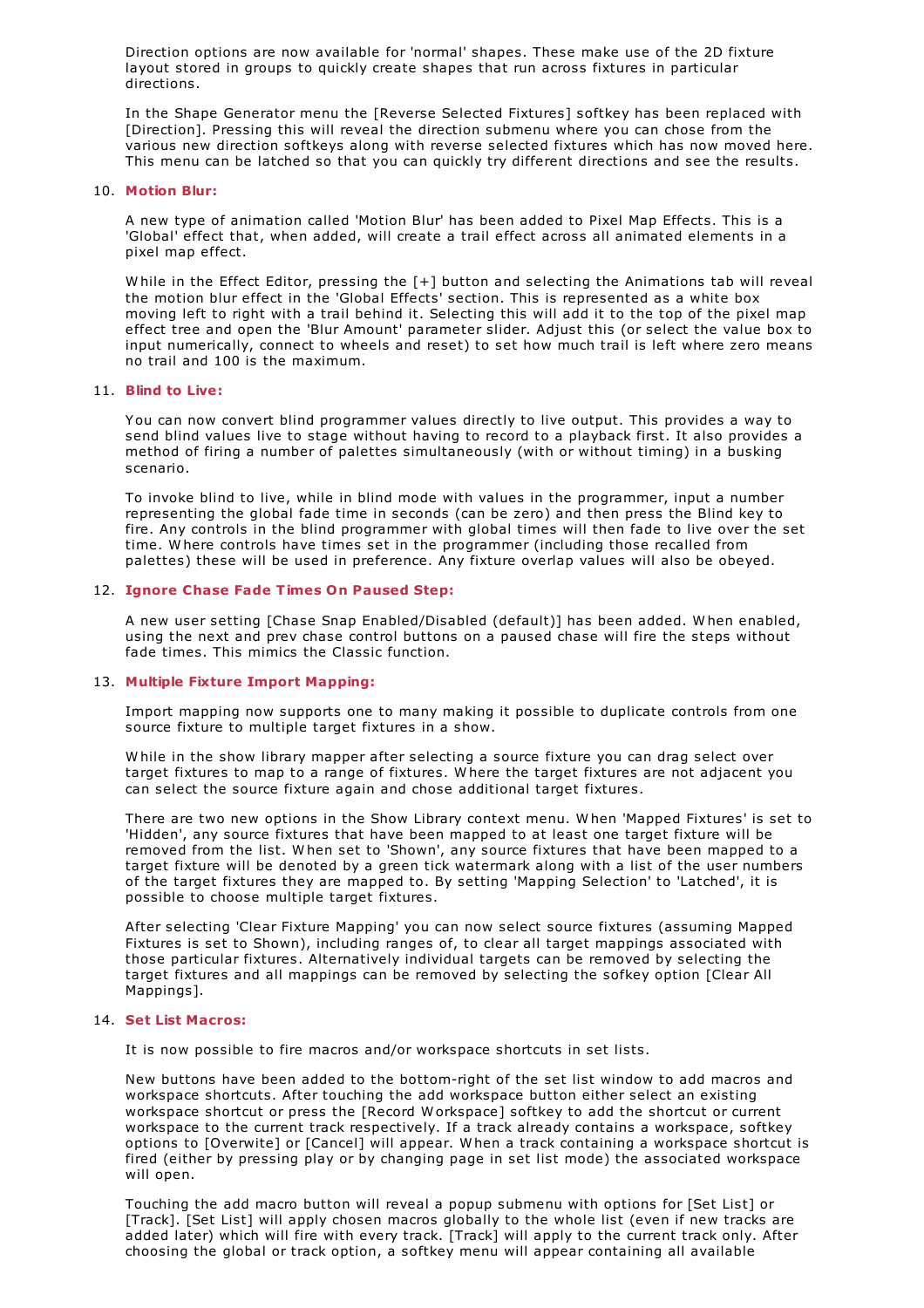macros. Selecting a macro will then link it to the whole list or current track. There is no limit to the number of macros that can be linked. Any macros linked to a track will fire when the associated track is fired (either by pressing play or by changing page in set list mode). Any macros linked to the global set list will fire when any track is fired.

At the top of the set list window there are also two new tab buttons. W hen [Notes] is selected the right-hand side of the window will show any notes associated with the current track. W hen [W orkspace & Macros] is selected any global macros and any macros or workspaces associated with the current track will be shown. Global macros will appear as handles at the top under the section 'Set List Macros'. 'Track Macros' are macros specific to the current track and 'W orkspaces' are workspace shortcuts assigned to the current track. Any workspaces or macros assigned can also be fired directly by touching the respective handle. To delete an item press the Delete key, select the item and then use the [Remove] softkey to confirm.

# 15. **Playback Control Macros:**

A new set of macros has been added to control playbacks. These are particularly useful when used within cue lists and set lists:

- [Fire First Playback]. This will fire the first playback on the currently selected page.
- [Fire First Playback Page 1]. This will fire the first playback on page 1, regardless of current page.
- [Fire Playback 1]. This will fire the playback with user number 1.
- [Kill First Playback]. This will kill the first playback on the currently selected page.
- [Kill First Playback Page 1]. This will kill the first playback on page 1, regardless of current page.
- [Kill Playback 1]. This will kill the playback with user number 1.
- [Release First Playback]. This will release the first playback on the currently selected page.
- [Release First Playback Page 1]. This will release the first playback on page 1, regardless of current page.
- $\circ$  [Release Playback 1]. This will release the playback with user number 1.
- [Release Me]. This will release the associated playback (cuelist).
- [Gobo My Cue 1]. This will go to cue 1 of the associated cuelist.

Note that if required it is relatively easy to create custom macros that apply to other playbacks, pages or cues where relevant by using the factory macro xml as a guide.

# 16. **Web API:**

It is now possible to remotely control console functions via HTML providing a way to create custom interfaces with specific layouts and capabilities. This is available for all stand-alone consoles and Titan Mobile. Further details will be provided in separate documentation.

# 17. **Halo:**

It is now possible to set colour 'halos' for handles in addition to text or picture legends. This changes the colour of the border drawn around the handle to make it easier to find or identify items. In the touch playbacks area the halo is drawn around the playback text legend space at the top.

Pressing [Set Legend] and selecting one or more handles will reveal the new softkey option [Halo]. Pressing this will open the 'Set Halo' menu and reveal a colour picker popup on touch consoles with some 'system colours' palettes underneath. Alternatively selecting the [System Colours] softkey will reveal the system colours on softkeys. Selecting one of the system colours softkeys or touching on the colour picker or on one of the system colour palettes will set the chosen handle(s) halo to the selected colour and exit the set legend menu completely unless it was latched. Halos can be removed via [Set Legend]/select handle(s)/[Halo]/[Remove Halo]. The colour picker can also be latched open providing a way to quickly set a different halo for a number of handles in turn.

For fixture handles it is also possible to use the fixture type colour automatically assigned during patch by changing the User Setting Fixture Halos to 'Auto'. In this mode any fixture handles that do not have a user set halo will use the automatic colour. W hen set to 'Custom' only user set halo's will be displayed. All handle halo's can be globally toggled on/off via the User Settings 'Display Halo' setting. Note that fixture handles (and the associated user settings) are also used (and can be set via) the Intensity View workspace. Fixture Halo's Auto/Custom can also be toggled in the Fixture and Intensity workspace appearance settings. W here a custom halo has been set on a fixture this will also be shown in Fixture View. If a custom halo has not been set, Fixture View will show the automatic fixture type halo.

W hen turned on, handle halo's are also shown in the Show Library workspace, including in import and mapping. Additionally, it is possible to set halos for other items such as set lists and tracks, playback view column filters and capture cameras.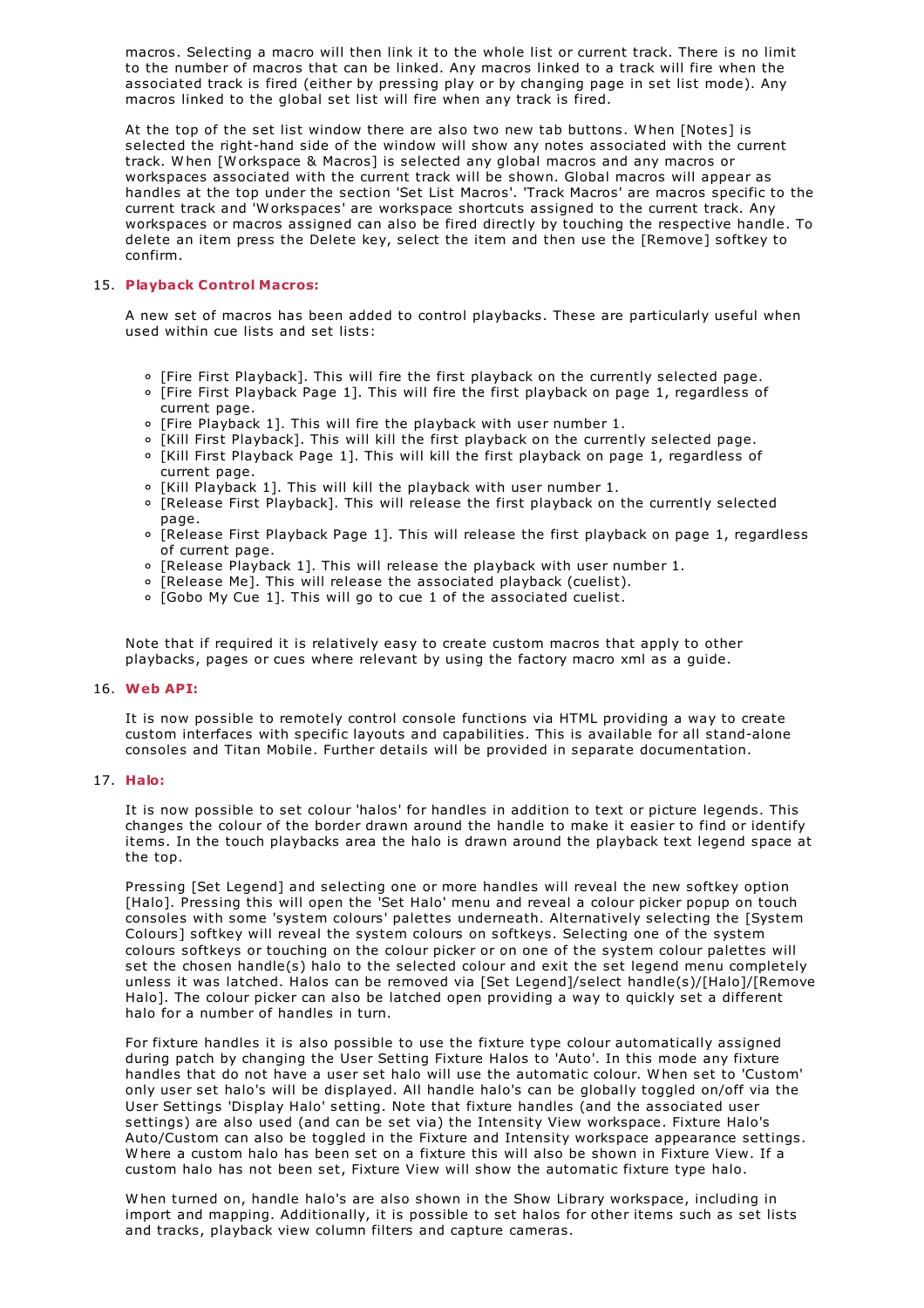A new static colour tag column has been added to the left side of DMX view, Channel Grid, Cue View and Palette View to help identify fixtures. W here user halo's have not been set for fixture handles the automatic fixture type colour assigned during patch will be used. W herever fixture handles have user set halo's these will take precedence, including in patch view. These columns are always on and not affected by the halo user settings.

# 18. **Import User Settings and Key Profiles:**

It is now possible to import users and key profiles from other shows.

Two new tabs have been added to the Show Library workspace.

W hen the current show is selected, switching to the [Users] tab will present a view showing the currently selected user and a list of all available users represented by their text and picture legends. Selecting the [Change Current User] button will reveal a popup with all available users where you can select a new user. Pressing [Legend User] will open the set legend menu from where you can set text and/or picture legends for the current user. [Add User] will open the 'Create a New User' menu. Inputting a new name here and pressing [Ok] or <enter> will create a new user based on the current settings and immediately change to this user. Selecting the User Setting button will open the new User Settings window where you can view and edit the settings corresponding to the current user.

W here at least one show has been added to import, selecting an imported show will reveal all available users in that show. Touching a user will highlight it in red and open the 'Import User' menu where there are softkey options to either [Import Over Current User] or [Import as New User]. Importing as a new user will automatically select this as the current user and preserve the previous user. W hen set to on (default) the [Force Import Key Profiles] toggle softkey will cause all the key profiles to import from the selected show at the same time as importing the user. If you prefer, this option can be turned off allow key profiles to be managed manually.

Switching the Show Library tab to Key Profiles, available key profiles for the selected show will appear on the left of the window and selecting these will reveal a visual description showing the various assignments for that profile. W here an imported show is selected the profile will also highlight in red along with the softkey [Import Key Profile]. Pressing this will add the chosen key profile to the current show.

#### 19. **User Setting UI:**

User Settings have been separated into submenus and include a number of settings that were previously only available in separate menus. In addition to the softkeys these are all now available in a touch friendly window.

Selecting User Settings from the shift or system menu will open the new User Settings window. This provides an easy way to view and adjust all the console user settings and switch or create new users.

The settings are divided into a number of sub-sections which can be selected on the left side of the window. The settings that have been added that were previously only available in separate menus are:

- Preset Palettes Disabled/On W orkspaces/On Presets (from patch fixture options menu).
- o Show/Hide DMX Address (from fixture workspace context menu).
- Record Nested Palettes On/Off (from record palette menu).
- Master Palette Time and Master Overlap Time (from the palette menu).
- Manage Handle W orlds (from the disk menu).
- Release To Home and Master Release Time (from the release playback menu).
- Clear options.

Tooltips have been provided to help understand the various settings. Clicking on the small 'i' button or any where on the setting title will reveal a popup with relevant information. Touching again anywhere will close the prompt.

The current user is shown at the top of the window with both picture and text legend. Selecting the [Change Current User] button will reveal a popup with all available users where you can select a new user. Pressing [Legend User] will open the set legend menu from where you can set text and/or picture legends for the current user. [Add User] will open the 'Create a New User'. Inputting a new name here and pressing [Ok] or <enter> will create a new user based on the current settings and immediately change to this user. Pressing [Import User] will open the Show Library from where you can import users (and the associated settings) from other shows.

W hen the User Setting window has automatically been opened via the shift or system menu options, pressing exit will automatically close it again. The window is also available in the [Open W orkspace W indow] menu and when opened this way will remain open until manually closed.

#### 20. **Playback Options:**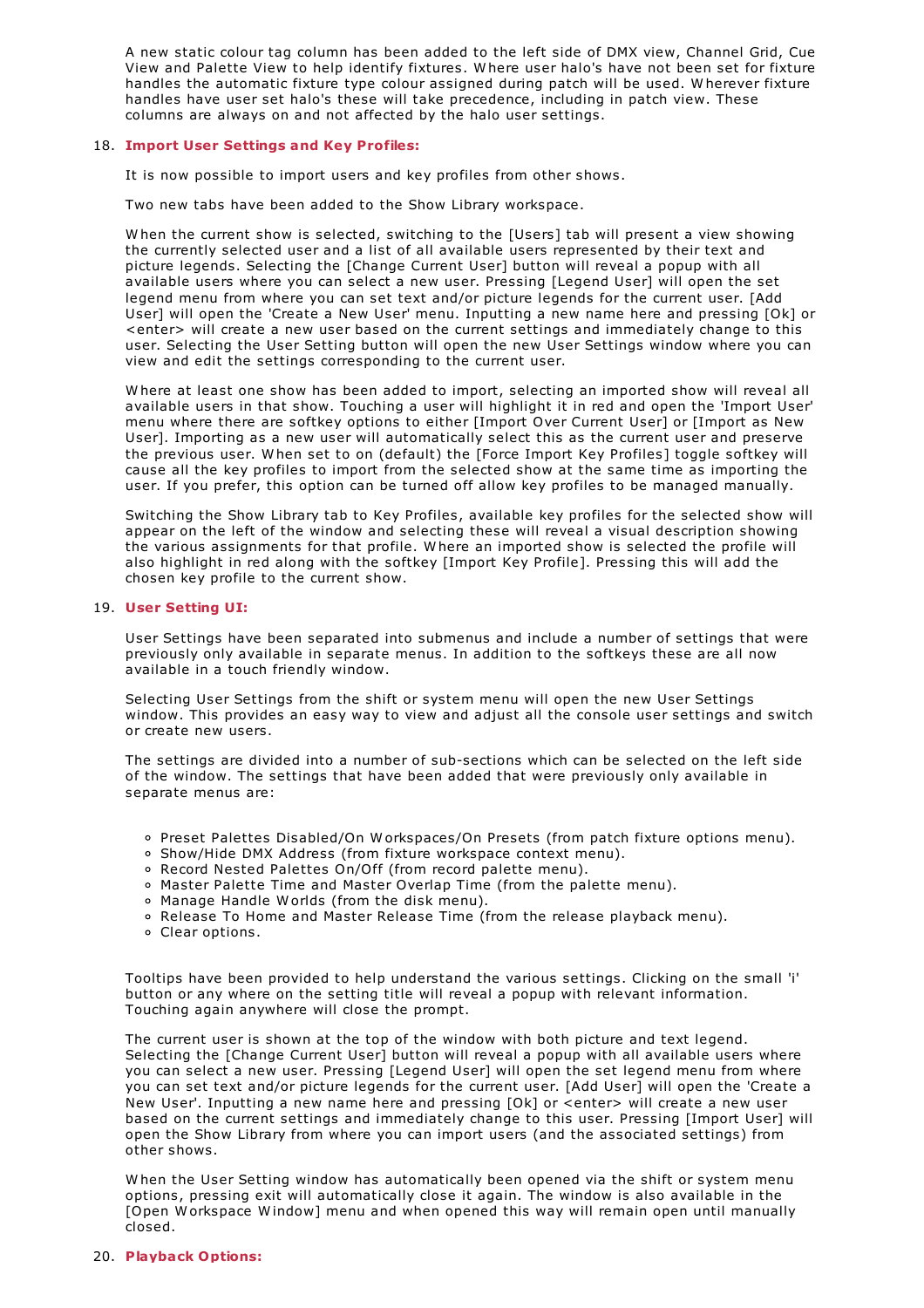Playback Options have now been separated into submenus and, in addition to the softkeys, are also available in a touch friendly window.

In Playback View there are two tabs on the left-hand side. W hen [Cues] is selected the view will show the cues and various parameters as before. Selecting [Options] will reveal all the available playback options for the playback type. The options are divided into a number of sub-sections which can be selected on the left side of the window. Touching some options (such as key profiles and release mask) will reveal popup submenus with further options. Tooltips have been provided to help understand the various options. Clicking on the small 'i' button or anywhere on the option title will reveal a popup with relevant information. Touching again anywhere will close the prompt.

The tab selection is remembered when selecting new playbacks meaning you can easily move switch between playbacks and set or compare the options.

Note that the fader mode option (mode 0/1/2/3) is also now available from playback options as well as in [Edit Times] and for chases and cue-lists, the 'Renumber All Cues' option has been moved into the playback view context menu.

#### 21. **Playback View Columns:**

20. **Playback Options:**

It is now possible to filter which columns appear in playback view to make it easier to see the items you need and avoid having to scroll. Multiple filter shortcuts can be stored and recalled.

There is a new Playback View context menu option called 'Edit Columns'. Selecting this will open the Playback View Columns menu with each column represented by a sofkey. Columns can be toggled in/out of view by pressing the relevant softkey. Pressing Record will reveal an [Add] button. Pressing this or anywhere in the column filters area will add the filter to the lefthand side of the window. If an existing filter is selected softkey options to [Cancel], [Replace] or [Add New] are provided.

Filters can be legended (including picture legends and halos) either prior to recording by inputting a name or later via [Set Legend]/select filter. Factory [Show All] and [Times] filters are available by default. Filters can be deleted by pressing delete, followed by the filter and then either a second press or [Confirm] to complete. Finally there is a toggle option to show/hide column filters in the display appearance options.

## 22. **Playback View Cue Progress:**

Cue progress indicators have been added to playback view for chases and cue lists to make it easier to visualise various timings.

For each cue a green bar will fill from left to right on top of the cue number representing the entire progress of that cue. Additionally there are separate bars underneath various timing parameter cells to show the relative progress of these individual items. For chases these are Delay In, Fade In and Fade Out. For cue-lists these are Delay In, Fade In, Delay Out, Fade Out and Link Offset.

W here move in dark (MiD) is enabled an indicator will flash underneath the MiD cells which are currently suitable for the move.

#### 23. **DMX View Fixture Filter:**

Fixture and attribute filters have now been added to the DMX output window. This helps make it easier to find specific information, particularly when problem solving on site.

Buttons representing all patched fixture types along with the IPCGBES attributes are shown on the left-hand side. Selecting a fixture type will filter the display to only show channels used by that fixture type on the selected line. Selecting an attribute button will filter to show just the channels associated with that attribute group. Fixture type and attribute filters can be used in combination. All fixtures and ALL attributes buttons are provided to restore the relevant filter to show all.

Additionally, an extra static colour tag column has been added to make it easier to identify multiple fixture types. W here a halo has not been set on the fixture handle these follow the default fixture type colours assigned in patch. If a halo has been set on the fixture handle this will follow the user halo colour instead.

Two new toggles have been added to the window appearance settings - [Attribute Filters Hidden/Shown] and [Fixture Filters Hidden/Shown]. By default both are set to Shown. W hen toggled to Hidden any related filters will automatically be reset to 'All' and when both are hidden the filter section is removed from the window.

#### 24. **Ai Media Controls:**

Two new graphical UI interfaces have been added providing intuitive control of various Ai functions.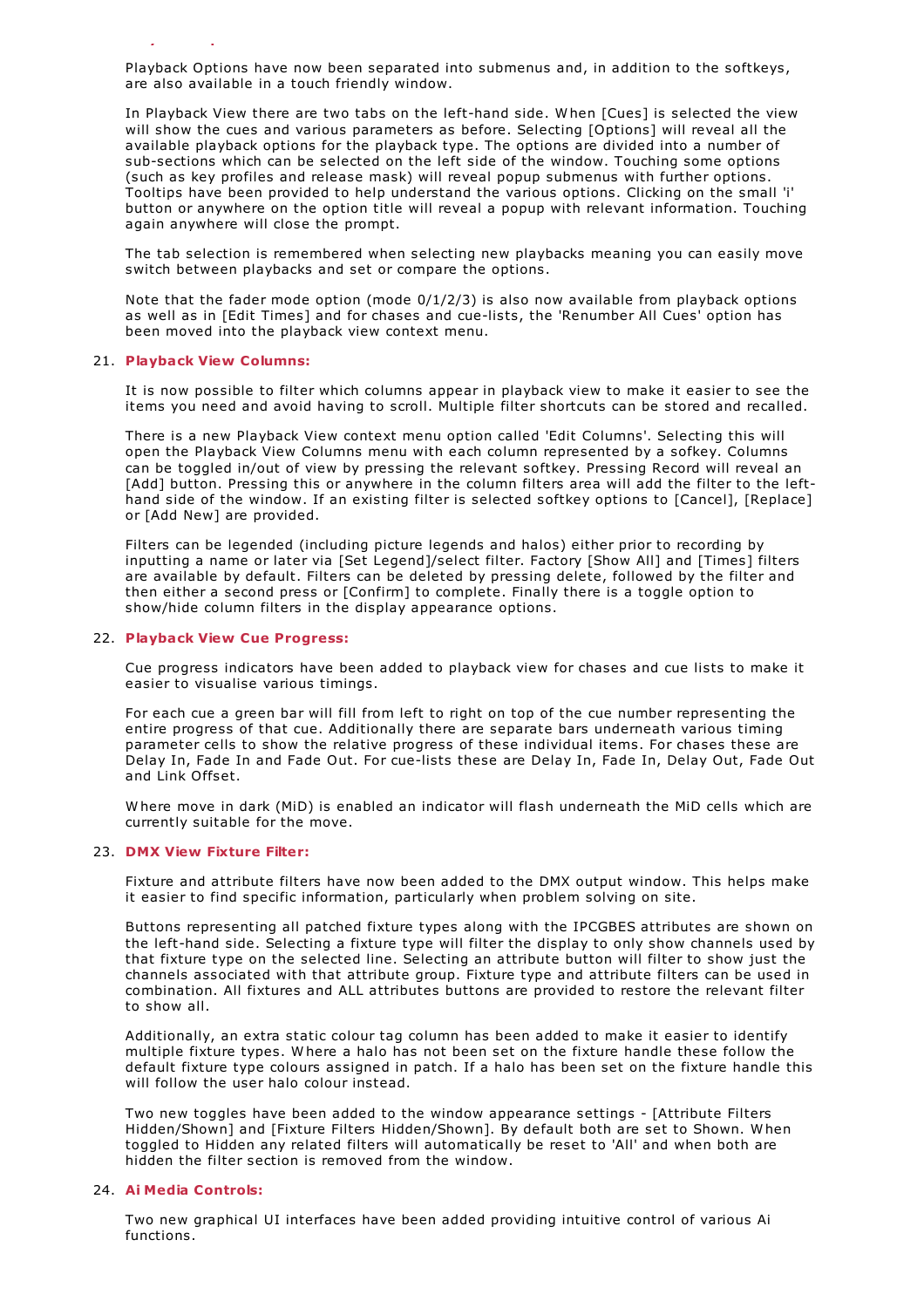After patching Ai these appear in the Attribute Editor under [Image Control] and [Media Control].

[Image Control] provides UI controls for Image Size, Aspect Mode and Aspect Ratio. The three Aspect Ratio options can be selected from buttons at the top of the display. Aspect Ratio can be adjusted by touching and dragging in the screen representation. Image Size can be adjusted by dragging the vertical slider. A grid scale grid is superimosed over the screen representation and adjusting Aspect Ratio will dynamically adjust this to reflect the current scale. All controls can be reset to locate values by selecting the [Reset] button. Touching on the zoom parameter will connect it for adjustment by wheel or numeric input. A [Reset to default value] softkey will also appear which will reset just Image Size to its locate value.

[Media Control] provides UI controls for Play Mode, Play Speed, In Point, Out Point and Timecode. Play Mode controls are at the top of the window. From left to right these are: 'In Frame', 'Loop REV', 'Once REV', 'Pause', 'Sync MTC', 'Stop', 'Once FW D', 'Loop FW D' and 'Out Frame'. Below these are MTC controls representing 'MTC Hour', 'MTC Minute', 'MTC Second' and 'MTC Frame'. Use the up/down buttons above and below the control to raise or lower the respective value or select the pencil button to input a time. The input syntax is xx:xx:xx with a decimal point represeting frame. For example typing 0111 will set 1 minute and 11 seconds. typing 01.11 will set 1 second and 11 frames. An additional softkey will also appear which will reset the timecode to zero. Below the MTC controls are three sliders representing Play Speed, In Point and Out Point. Drag these sliders to set the associated control value or touch the parameter value for wheel or numeric control. An additional softkey will also appear which will reset the associated control to its locate value.

### 25. **Swap DMX Address:**

It is now possible to quickly swap the DMX addresses of patched fixtures, for example if something has been rigged in the wrong order.

From Patch View, after selecting one or more fixture address cells, the 'Edit DMX Address' menu will appear with the new [Swap Fixture Addresses] option on softkey G. Pressing this will open the Swap Fixtures menu with a softkey toggle option [One for One]/[Retain Layout]. W hen set to [One to One], selecting an identical number of fixtures will cause the addresses of the original selection to swap with those selected in the Swap Fixtures. If the quantity of source fixtures doesn't match the quantity of destination fixtures the software will prompt you to ensure the source and destination match. Pressing the [Ok] confirmation softkey will return to the Swap Fixtures menu. W hen the toggle option is set to [Retain Layout] and there is a mismatch between the source and destination quantities it will attempt to retain the same destination layout as in the source. W here this conflicts with patched fixtures it will prompt with an option to [Park Conflicting] or [Cancel].

# 26. **Multiple Adapter Output:**

By default DMX is now output on all network adapters with options to disable. This ensures Art-Net and sACN will work regardless of which port is connected and allows simultaneous transmission (for example one to live, one to visualiser etc.). This also solves a problem where adapters might change on disconnect/connect of a network cable even if it was to the same port, resulting in loss of output.

In the DMX Module Properties for Streaming ACN and Art-Net in DMX Settings, each available Local Area Connection will appear with it's current IP and a toggle switch to enable/disable respectively.

#### 27. **Multiversion:**

It is now possible to install multiple versions of Titan on consoles. This is particularly useful for showfile compatibility where you need to use a show created in an older version. To change version go to Tools/Switch Software.

#### 28. **Arena and Quartz Simulator:**

The Arena and Quartz consoles have now been added to Titan Simulator

#### 29. **Highlight with Orientation:**

W here fixtures with three or more cells are opened in the Layout Editor the top left cell is now represented as a green cell and the bottom right as red. Enabling highlight while in this view will cause the top left and bottom right cells of selected fixtures to change to green and red respectively to help orientate fixtures to match the real world. Highlight can be toggled by the dedicated button or via a new context menu item. W here the multi-celled fixtures only have dimmers the top left cell will be highlighted at 40% (with the remainder at full).

### 30. **Page Release:**

Pressing Release followed by the Goto Page button or touching the current page in touch page view will open the 'Release Playbacks on Faders menu with three new softkey options.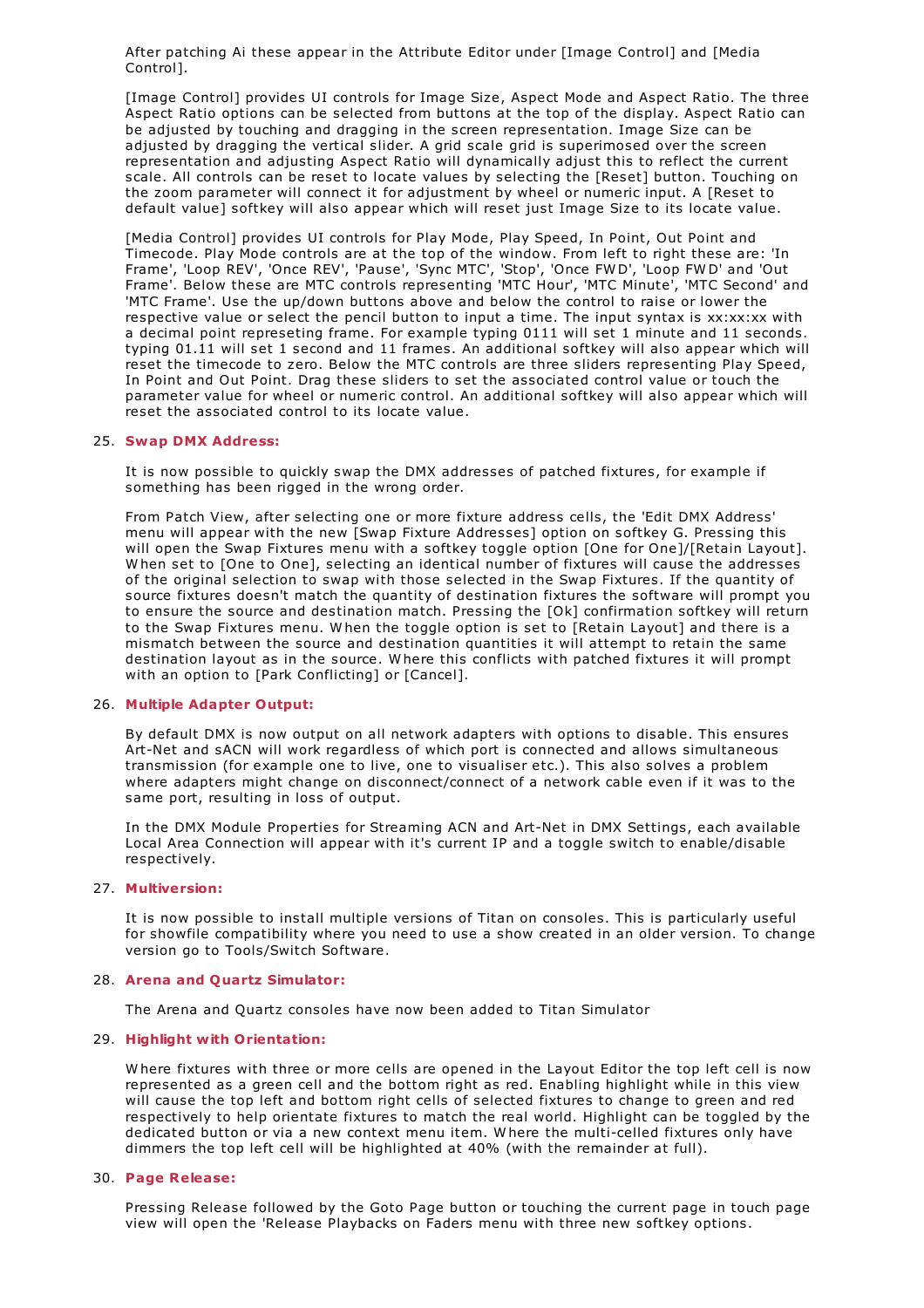- [Release This Page] will release all active playbacks on the current page and playback fader group.
- [Release Playbacks Not On This Page] which will release any active playbacks on other pages according to fader group (particularly useful where different playbacks on the same fader are active on multiple pages).
- [Release All Playbacks In This Group] will release all playbacks according to fader group.

In all cases 'group' here refers to the particular area of the console, for example the main faders below the touch screen in a Tiger Touch or Arena is one group and the top and bottom rows on a Tiger Touch wing or the left-hand side of the Arena are two separate groups.

[Release This Page] and [Release Playbacks Not On This Page] are also available in the Goto Playback Page menu available when touching the current page in the touch page wheel display.

#### 31. **Palette Fade Time Macros:**

A new set of macros has been added to set master palette time and overlap values. For Master Time these are 0, 0.5, 2, 3, 5, 8, 10, 15 and 20 seconds. For Master Overlap these are 0, 25, 50, 75 and 100%.

#### 32. **sACN Priority Macros:**

A new set of macros has been added to set the Streaming ACN merge priority. These are 0, 50, 75, 100, 125, 150 and 200.

## 33. **Range DMX Line Assignment:**

It is now possible to assign a number of Art-Net and sACN universes to lines automatically. Selecting an sACN or Art-Net node now reveals [Universe] and [Quantity] softkeys. Inputting a universe start address and a quantity and then selecting a line will automatically add to multiple lines sequentially from the line selected incrementing the universe by one each time according to the quantity value.

# **Improvements**

#### 1. **Minimum palette mode:**

An new user setting has been added called 'Minimum Palette Mode' which determines the limits of the automatic palette type when recording. Options are Global/Shared/Normal. When<br>set to Global if identical values are detected for all fixtures selected it will default to Global. When set to Shared identical values for all fixtures will default to shared. When set to Normal identical values will default to normal. This is useful where the automatic selection was not desirable, particularly in the case of global.

# 2. **Master display refresh:**

The display refresh rate for masters has been increased for smoother UI feedback when adjusting a master level.

# 3. **Highlight wheel select softkey:**

W hen wheel control is not level the softkey is now highlighted in blue to help make it clear which mode the wheels are in.

#### 4. **Patch view highlight during selection:**

Drag selecting fixtures in patch view while in the patch menu now highlights during selection so you can see exactly what you are selecting.

#### 5. **Set list re-run:**

Pressing the play button in a set list now restarts the current track including any macros, workspace shortcuts and page changes.

# 6. **Button styling:**

Various buttons including softkeys, toggle switches, context menu and window appearance options have been restyled to make it clearer and easier to see when certain items have been selected/enabled or switched on/off etc. W here available, the window title bar context menu popup now also animates on opening.

#### 7. **Tooltips:**

Tooltip help prompts have been added to many of the touch options. W herever available an 'i' inside a circle will be shown. Touching this or anywhere on the option title will reveal a popup with information about the particular setting. Touch again anywhere to close.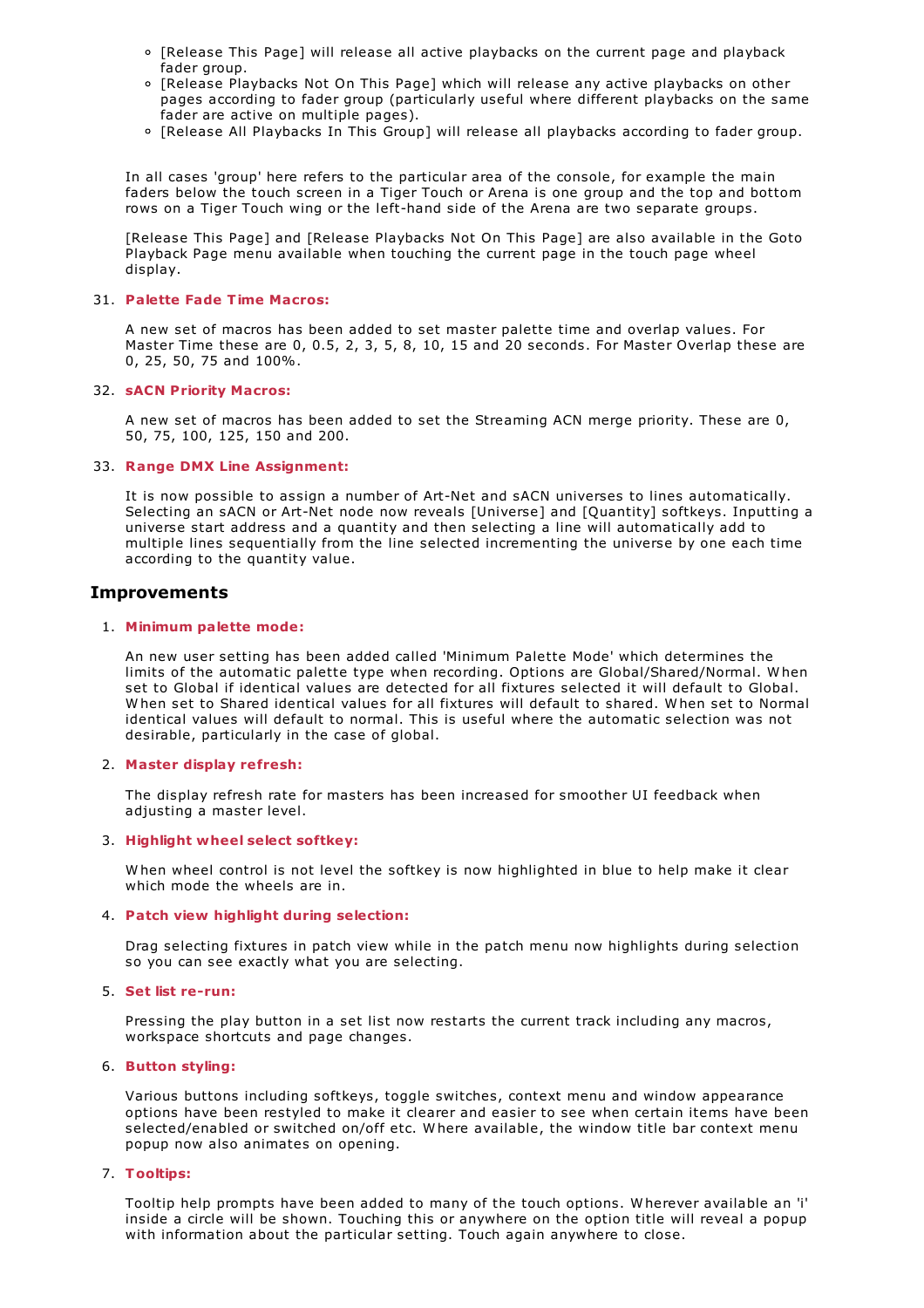#### 8. **Reports include sub fixture cells:**

Previously patch reports showed all the cells of a multi-cell fixture which was unhelpful. Reports now only show the master fixture.

# 9. **Numeric fields auto open keyboard:**

Editing numeric items such as fade times would cause the keyboard to auto open which was unnecessary given that numeric values can (and usually would) be input from the numeric pad. This has therefore been changed so that the keyboard no longer automatically opens for numeric fields.

## 10. **Set cuelist notes from cell:**

It is now possible to input notes for a cuelist cue directly by touching the associated notes cell in playback view.

#### 11. **Cue linking options:**

W hen selecting link or link offset cells in cuelist playback view there are two new submenus to make setting the associated options easier.

#### 12. **Record tracking mode:**

It is now possible to set the tracking mode prior to recording via a softkey in the record menu.

#### 13. **TNP clock sync warning:**

The software will now prompt if the TNP clock sync has been lost. This would indicate there may be significant problems with the network.

#### 14. **Additional Programs:**

Icons and new options have been added to the Tools menu. Notably 'Log Viewer Pro' provides an easy way to get to the log viewer and 'TeamViewer' for remote assitance. Both options are for support.

## 15. **Record master flashes available handles:**

W hen assigning masters the LED on available handles will now flash.

# 16. **Patch to handle restrictions:**

It is now possible to patch fixtures on playback faders and executors.

# **Changes**

# 1. **Open Workspace Window menu sorted alphabetically:**

The Open W orkspace W indow menu softkeys are now sorted alphabetically.

# 2. **Master numeric entry:**

Numeric entry for all relevant masters is now restricted to the maximum level set for the particular master. If a value higher than the maximum is applied, the master will go to its maximum level. This is to avoid the issue where it would not be possible to regain fader control until a new value within the maximum range was set numerically or tapped (where appropriate).

#### 3. **Legacy Visualiser:**

W ith the integration of Capture the old Visualiser has been changed to 'Legacy Visualiser'.

# 4. **Blind active/inactive softkey:**

On consoles with a physical Blind button holding this presented a blind active/inactive button on softkey A. This has now been removed as it was not required.

# 5. **Autoload and Macro playback options:**

Autoload and Macro playback option softkeys for cuelists have been removed as they are only applicable to individual cues.

# 6. **Removed wide/narrow button in channel grid context:**

The W ide/Narrow toggle option in the Channel Grid context menu was a legacy function and no longer had any effect. It has therefore been removed.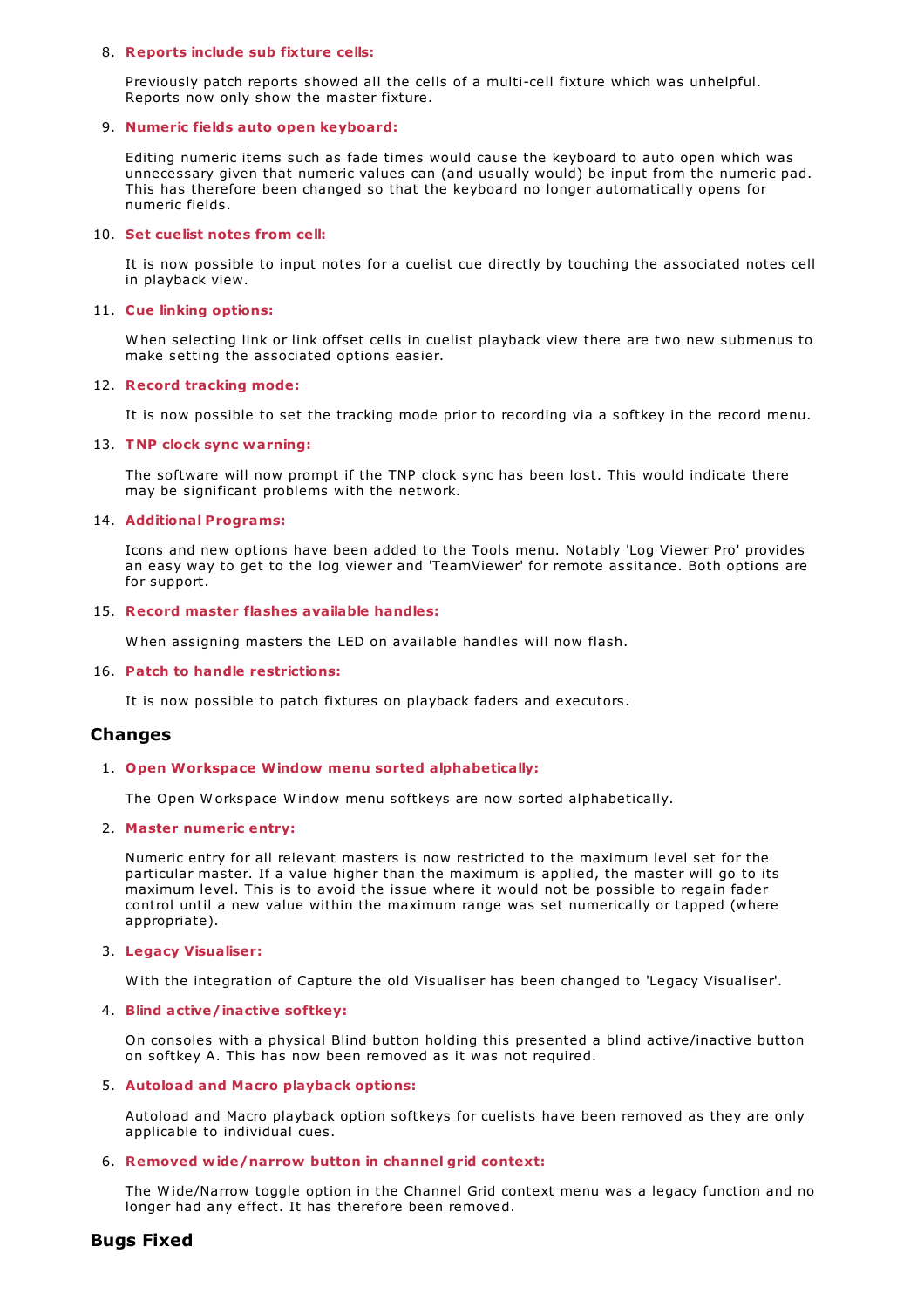#### 1. **Block shapes interfere with shapes fired on top:**

Previously if shapes with parameters on fader were fired after an active block all cue then fader actions on one of the shapes could affect the other unexpectedly. This has been resolved.

## 2. **Timed flash on mode 2 or 3 shape playbacks snap out:**

Previously if a shape playback set to mode 2 or 3 was fired via timed flash it would delay for the fade value and then snap out after releasing the flash button. They now fade out over the specified time correctly.

# 3. **Shapes get stuck after timed flash:**

W here a cue containing a shape had a release mask set and was fired via flash with times, the shape would continue after releasing the flash button. This has been resolved.

## 4. **Cue release breaks release to home:**

Previously where a chase playback had a release mask and the cue release option was also enabled it would fail to release to home values. This has been fixed.

#### 5. **Intensity shape flash in cue list:**

Previously dimmer shapes in cuelists would not fire by flash. This has now been fixed.

# 6. **Shape on sub fixture ignores selection pattern:**

Previously where a selection had been filtered by a pattern selection, shapes on sub fixtures would ignore the selection filter and apply to all fixtures originally selected. The shape now applies to the filter correctly.

#### 7. **Looped timecode fires disabled cues:**

Previously where cues in a cuelist were fired from timecode disabled cues would fire after the timecode looped. This has been fixed.

#### 8. **Autoload chase gets stuck:**

W here a cue autoloaded a chase and was linked with a subsequent cue where the linked offset was set to zero seconds the chase would never stop once fired. This has now been resolved.

# 9. **Clear All Blind Playbacks not working:**

Previously, on consoles with a physical Blind button, holding this and selecting the [Clear All Blind Playbacks] did not work. This has now been fixed.

# 10. **Invert doesn't update DMX:**

Previously if a dimmer was inverted and values were changed directly from 0 - 100% or viceversa, the output would not update until nudged. This has now been resolved.

# 11. **Wheels across ranges:**

Previously when transitioning from a fixed value to a range by wheel it was possible for the value to jump unexpectedly in certain situations. This has been resolved.

# 12. **Global shape palette import:**

In certain circumstances imported global shape palettes wouldn't work. This has been fixed.

# 13. **Handles disappear from show library when switching users and handle worlds:**

Fixed an issue where handles would disappear from the show library when switching users and handleworlds

# 14. **Gaps in group layouts:**

W hen creating a group of cells a gap of empty spaces equivalent to the number of master fixtures would incorrectly be inserted into the group layout. This has now been fixed.

# 15. **Filter relevant palettes delay after merge:**

Previously if you merged values into a palette that did not originally contain relevant controls, it would remain greyed out for a few seconds before showing as relevant. This now updates immediately.

# 16. **Find Fixture corrupts output of patched fixtures:**

After using the Find Fixture function and turning it off, the output of patched fixtures would